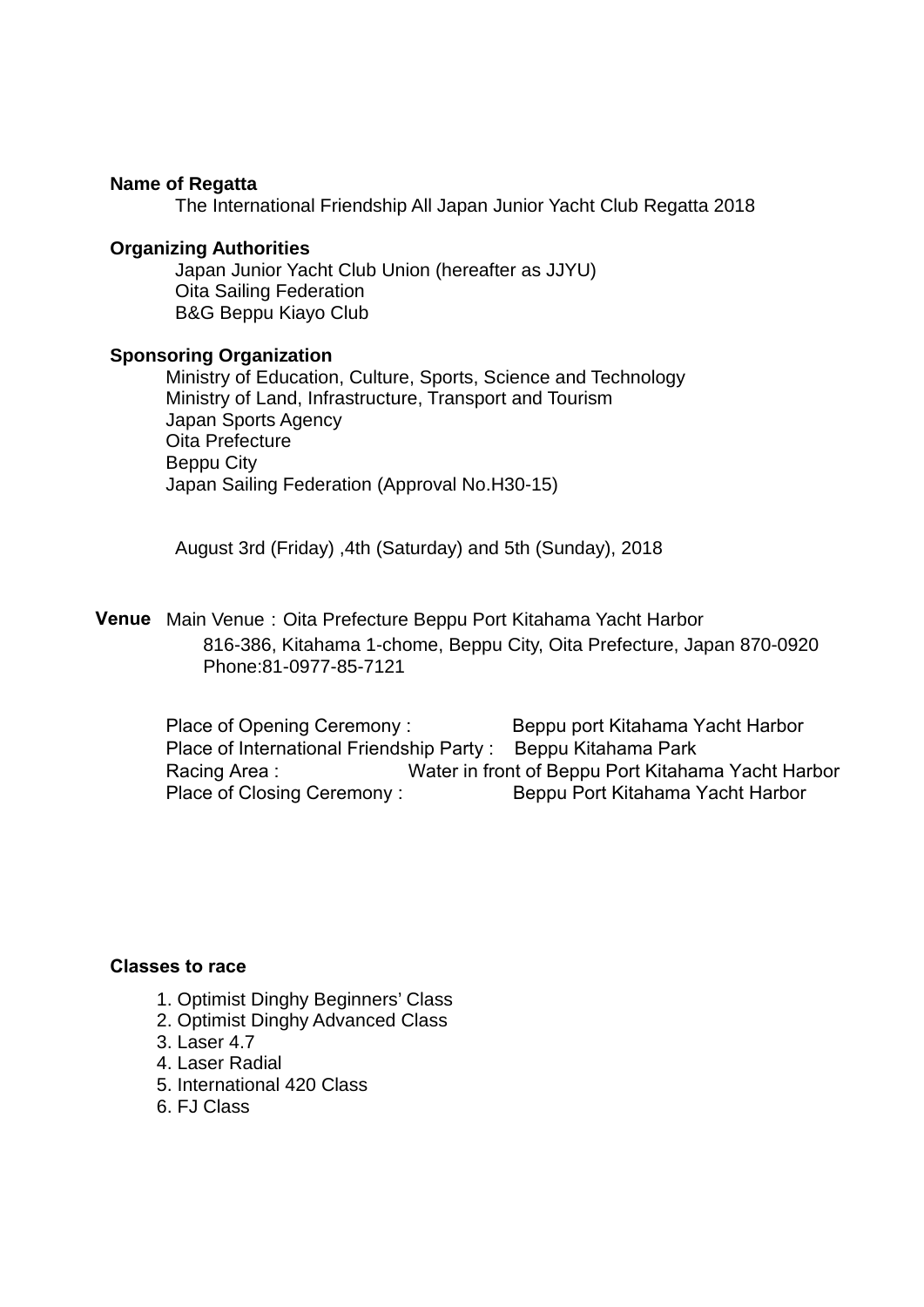# **NOTICE OF RACE**

# **1. Rules**

- 1.1 The regatta will be governed by the rules as defined in the Racing Rules of Sailing 2017‐2020(hereafter as RRS), except any of these are altered by the Sailing Instructions.
- 1.2. If there is a conflict between the languages, the English text will take precedence.

# **2. Advertising**

Boats may be required to display the advertising materials chosen and supplied by Organizing Authorities.

# **3. Eligibility and Sailors' age in each class**

- 3.1. All Japanese sailors shall be a member of Japan Sailing Federation registered in 2018 year.
- 3.2. The sailors on the junior sailors list of Japanese Junior Yacht Club which is the registered member club of JJYU (The list should be submitted beforehand to JJYU secretary office at the beginning of May, 2018)
- 3.3. The sailors of the Overseas Teams whom Organizing Authorities have invited.
- 3.4. The sailors whom Organizing Authorities have accepted.
- 3.5. The sailors of each class shall fulfill the following age limitation on 2nd April, 2018.

Optimist Dinghy Class From 6 to 15 years old Laser 4.7, Laser Radial From 12 to 18 years old International 420 Class From 15 to 18 years old FJ Class From 15 to 18 years old

3.6. The sailor who has won the prize in any Beginners' class of the International Friendship All Japan Junior Yacht Club Regatta in the previous years shall make entry in Advanced class of the same class. However, in case the sailor declare the polite refusal of the prizes under the clause 12. "Prizes" of NOR, Organizing Authorities may allow the sailor to make entry in the same Beginners' class.

# **4. Entry fees and Entry procedure**

4.1. The entry fee including International Friendship Party fee and lunch box is as follows;

| Junior sailors · · · · · · · · · · · · · · · · · ·<br>Yen9,000 per each                                                                                                                                                                                                             |
|-------------------------------------------------------------------------------------------------------------------------------------------------------------------------------------------------------------------------------------------------------------------------------------|
| (Junior sailors of the non-registered member club of JJYU $\cdot \cdot \cdot \cdot \cdot \cdot$                                                                                                                                                                                     |
| $\cdots$ $\cdots$ $\cdots$ $\cdots$ Yen13,000 per each)                                                                                                                                                                                                                             |
| Junior sailors of International 420 Class & FJ Class $\cdot$ Yen16,000 per boat<br>(Junior sailors of International 420 Class & FJ Class of the non-registered<br>member club of JJYU $\cdot \cdot \cdot \cdot \cdot \cdot \cdot \cdot \cdot \cdot \cdot \cdot$ Yen18,000 per boat) |
| Coaches and parents $\cdots$ $\cdots$ $\cdots$ $\cdots$ $\cdots$ Yen 3,000 per each                                                                                                                                                                                                 |
| (Coaches and parents of the non-registered member club of JJYU. $\cdot$ .                                                                                                                                                                                                           |
| $\cdots$ $\cdots$ $\cdots$ $\cdots$ Yen5,000 per each)                                                                                                                                                                                                                              |
| Children accompanied by parents $\cdots$ $\cdots$ $\cdots$ Yen2,000 per each<br>The entry after the dead line of 29th June may be still received until 13th July,                                                                                                                   |

however extra fee of late entry will be charged, which will be Yen 2,000 for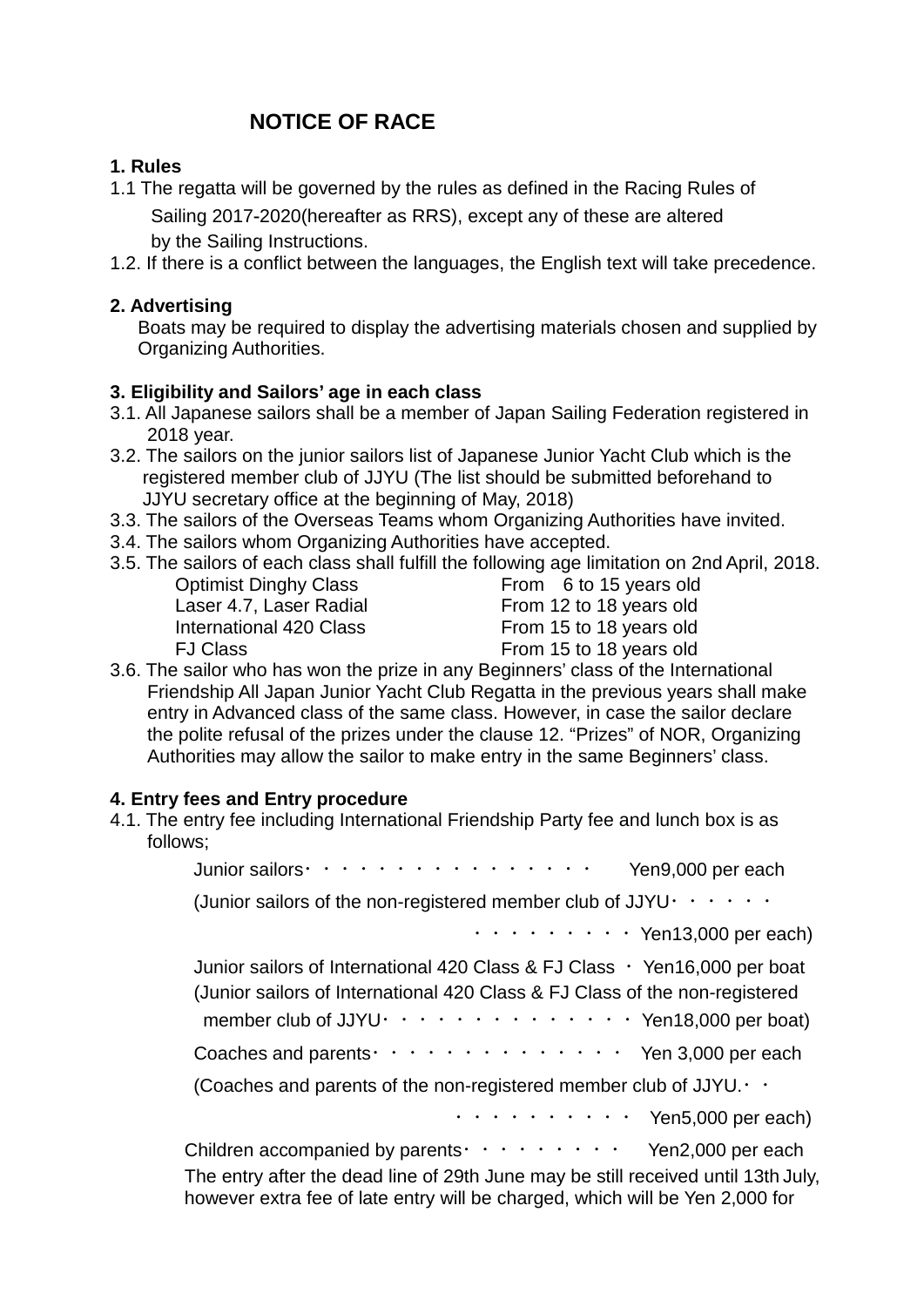one man boat and Yen 3,000 for two men boat.

## 4.2. Other fees

 ※Lunch box with one bottle of drink will be served for all junior sailors who participate in this regatta during three days of the regatta period.(However, Curry and rice will be served instead of lunch box on the 3rd day.) Coaches, parents and children accompanied by parents who wish lunch box at the price of yen600 per box with one bottle of drink may request lunch box with one bottle of drink writing the number of lunch box of each day on the entry form.

 On the last day of the regatta, Curry and rice will be served for everyone who participate the regatta free of charge.

#### 4.3 Charter boat for the race

 Organizing Authorities are prepared to charter out some numbers of boats for Optimist Dinghy Class, Laser 4.7 and International 420 Class. Conditions and numbers of charter boat may not meet fully with the requirements for each sailor and therefore each club is requested to make contact with the regatta secretariat before they complete the entry form. Charter rate during the regatta period is as follows.

 Optimist Dinghy Class (Japanese Maker) Yen 5, 000 per boat Laser 4.7 or Laser Radial (Compete set) Yen 14, 000 per boat International 420 Class (Complete set) Yen 20, 000 per boat (Boats of Optimist Dinghy Class are all Japanese Maker boats, but these will be chartered out for sailors of both Beginners' Class and Advanced Class.)

 Each club who charter the boat is requested to pay deposit of Yen 20, 000 per club for any possible damage or loss of the boat and/or equipment at the time of the entry. This deposit shall be refunded to the club soonest possible after the regatta if no problem has happened.

 Therefore, each club is requested to write the bank account number and the necessary information for the remittance of the refund.

#### 4.4 The entry

 Eligible boats may enter by completing the entry form and the name list of the sailors in the same club (kana letters written at the side of each name) and sending it by E-mail or Facsimile to the following regatta secretariat.

#### Regatta Secretariat

| Secretary General : Eiji Shionozaki |                             |
|-------------------------------------|-----------------------------|
| E-mail address                      | $\cdot$ e-shio@ozzio.jp     |
| Facsimile                           | : $+81$ (Japan)-45-944-3522 |
| Phone                               | : $+81$ (Japan)-45-944-3522 |
| Cellular phone                      | : +81(Japan)-90-2734-8611   |

## Bank Account

 Sumitomo Mitsui Banking Corporation, Shinbashi Branch Office Saving account Number : 1417976

Registered Name: Japan Junior Yacht Club Union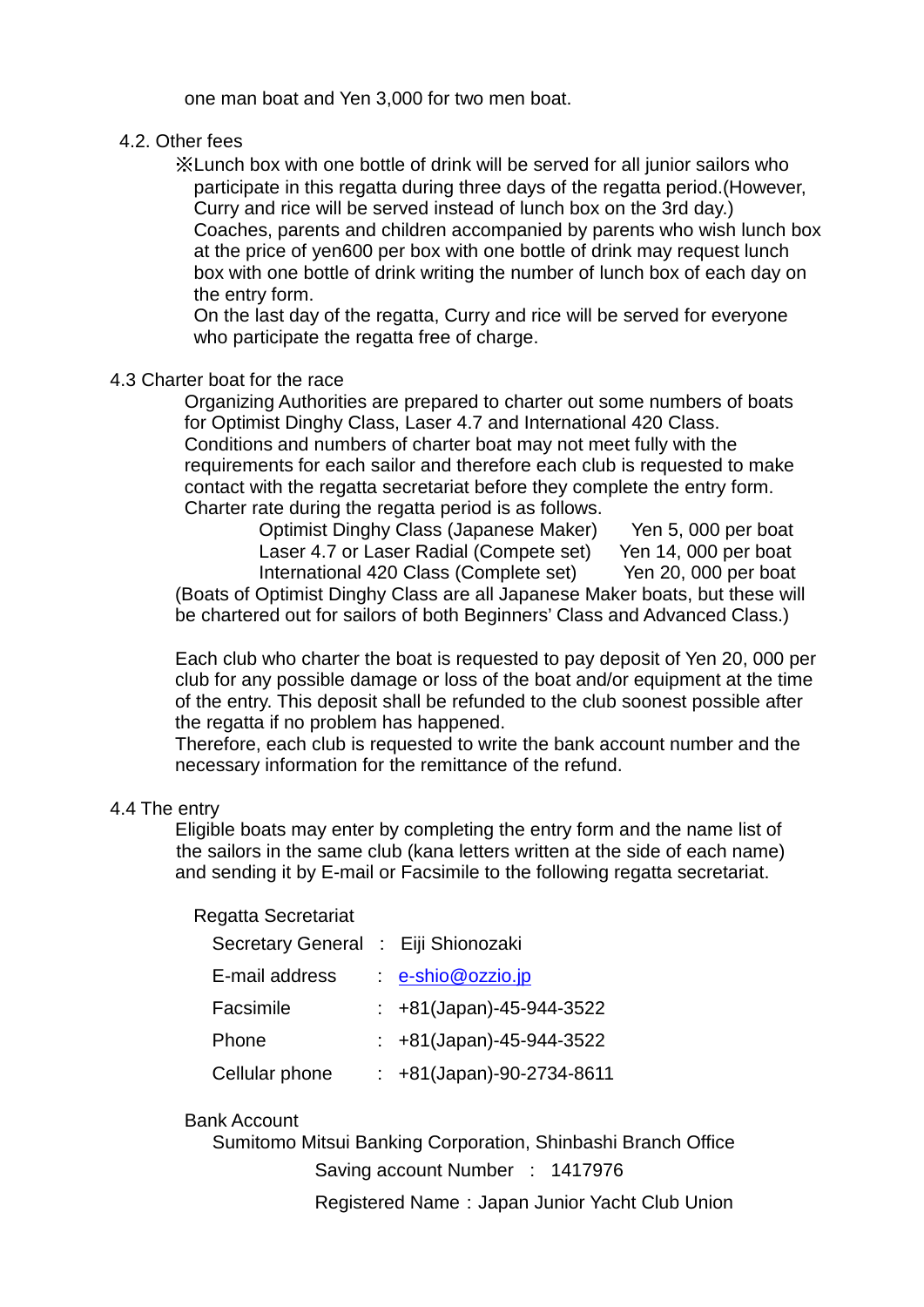4.5 Entry should be received by the regatta secretariat together with the required fee by June 29th (Friday), 2018.

## **5. Schedules of the Races and Events**

5.1. 1st Day: August 3rd (Friday)

 08:00~12:00 ※Registration & Distribution of Sailing Instructions Registration Desk at Beppu Port Kitahama Yacht Harbor 12:30~14:00 Sailing Exercise (Details will be announced at the time of Registration) The water in front of Beppu Port Kitahama Yacht Harbor 16:30~17:30 Opening Ceremony Hotel New Tsuruta Banquet Hall 17:30~17:50 Meeting for briefing about safety & health (Coaches, Parents, sailors and race officers should attend.) Hotel New Tsuruta Meeting Room 17:50~18:20 Meeting for briefing about race management (Coaches, Parents, sailors and race officers should attend.) Hotel New Tsuruta Meeting Room 18:30~20:00 International Friendship Party (Coaches, Parents, sailors and race officers should attend.) Hotel New Tsuruta Banquet Hall

※Any club who will not be able to arrive before the time of registration may obtain the permission of late registration from the regatta secretariat beforehand.

5.2. 2nd Day: August 4th (Saturday)

Schedules of races and Time of the warning signal

| Racing area A                           |                                         | Racing area B                           |
|-----------------------------------------|-----------------------------------------|-----------------------------------------|
| International 420 & FJ Class            | <b>Optimist Dinghy Beginners' Class</b> |                                         |
| 1st Race                                | 09:30                                   |                                         |
|                                         |                                         | 1st Race<br>9:30                        |
| 1st Race<br>Laser 4.7 & Laser Radial    | 09:35                                   |                                         |
|                                         |                                         |                                         |
| <b>Optimist Dinghy Advanced Class</b>   |                                         |                                         |
| 1st Race 09:40                          |                                         |                                         |
|                                         |                                         |                                         |
|                                         |                                         |                                         |
| 2nd, 3rd, 4th and 5th Races will follow |                                         | 2nd, 3rd, 4th, 5th, 6th, 7th Races will |
| continuously.                           |                                         | follow continuously.                    |
|                                         |                                         |                                         |

When the following race is intended to be held continuously, the race committee signal boat will display orange color flag with one sound at least 5 minutes before the warning signal to alert the attention of the boats.

When five(5) Races were not completed in Racing Area A or seven(7) Races were not completed in Racing Area B depending on the weather conditions or other reasons, the next race will be performed on the following day.

 19:00~20:00 Leaders workshop session Beppu Port Kitahama Yacht Harbor ※Any one who wishes to obtain the registration of Authorized Instructor of JJYU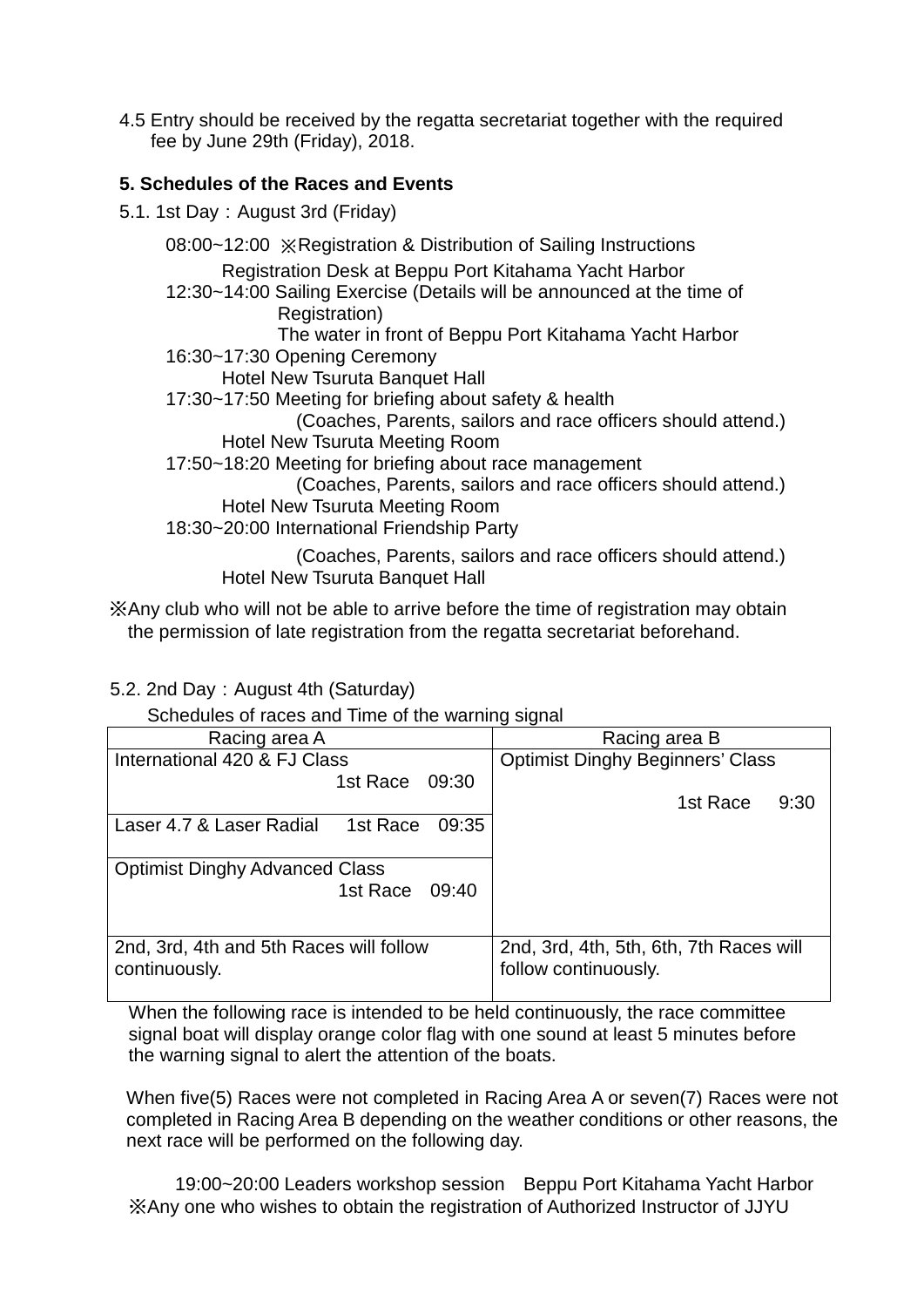may apply to the secretariat of JJYU with the designated application form beforehand and attend this Leaders workshop session and then he/she can obtain the registration.

5.3. 3rd Day: August 5th(Sunday) Schedules of Races and Time of The warning signal

| Racing area A                                                                     | Racing area B                           |  |  |  |
|-----------------------------------------------------------------------------------|-----------------------------------------|--|--|--|
| International 420 & FJ Class                                                      | <b>Optimist Dinghy Beginners' Class</b> |  |  |  |
| 09:30<br>1st Race of the day                                                      |                                         |  |  |  |
|                                                                                   | 9:30<br>1st Race of the day             |  |  |  |
| Laser 4.7 & Laser Radial                                                          |                                         |  |  |  |
| 1st Race of the day<br>09:35                                                      |                                         |  |  |  |
|                                                                                   |                                         |  |  |  |
| <b>Optimist Dinghy Advanced Class</b>                                             |                                         |  |  |  |
| 1st Race of the day<br>09:40                                                      |                                         |  |  |  |
|                                                                                   |                                         |  |  |  |
|                                                                                   |                                         |  |  |  |
| Races will follow continuously. After 12:00, the warning signal will not be made. |                                         |  |  |  |
|                                                                                   |                                         |  |  |  |

When the following race is intended to be held continuously, the race committee signal boat will display orange color flag with one sound at least 5 minutes before the warning signal to alert the attention of the boats.

Schedules of Races may be changed depending on the weather conditions or other reasons.

16:00~17:00 Closing Ceremony Beppu Port Kitahama Yacht Harbor

## 5.4 Number of races

 7 races are planned for all classes other than Optimist Dinghy Beginners' Class and 11 races are planned for Optimist Dinghy Beginners' Class for two days, however at least one race is required to be completed to constitute the series.

## **6. Measurement/Inspection**

6.1. Each boat except chartered boat shall produce a valid measurement certificate at the time of registration.

However, any boat who is not able to produce a valid measurement certificate may consult with the regatta secretariat.

6.2. There will be no measurement practice prior to the regatta, however there will be the case to carry the measurement and inspection at any time during the regatta.

# **7. Sailing Instructions**

The Sailing Instructions will be specified in the regatta program to be distributed at the time of the registration on August 3rd (Friday), 2018.

Also, it will be available on the home page of JJYU by the middle of July 2018.<br>JJYU URL http://www.iivu/net <http://www.jjyu/net>

# **8. Venue of the regatta**

Attachment Diagram-1 shows the location of the regatta harbor and Racing area A and B.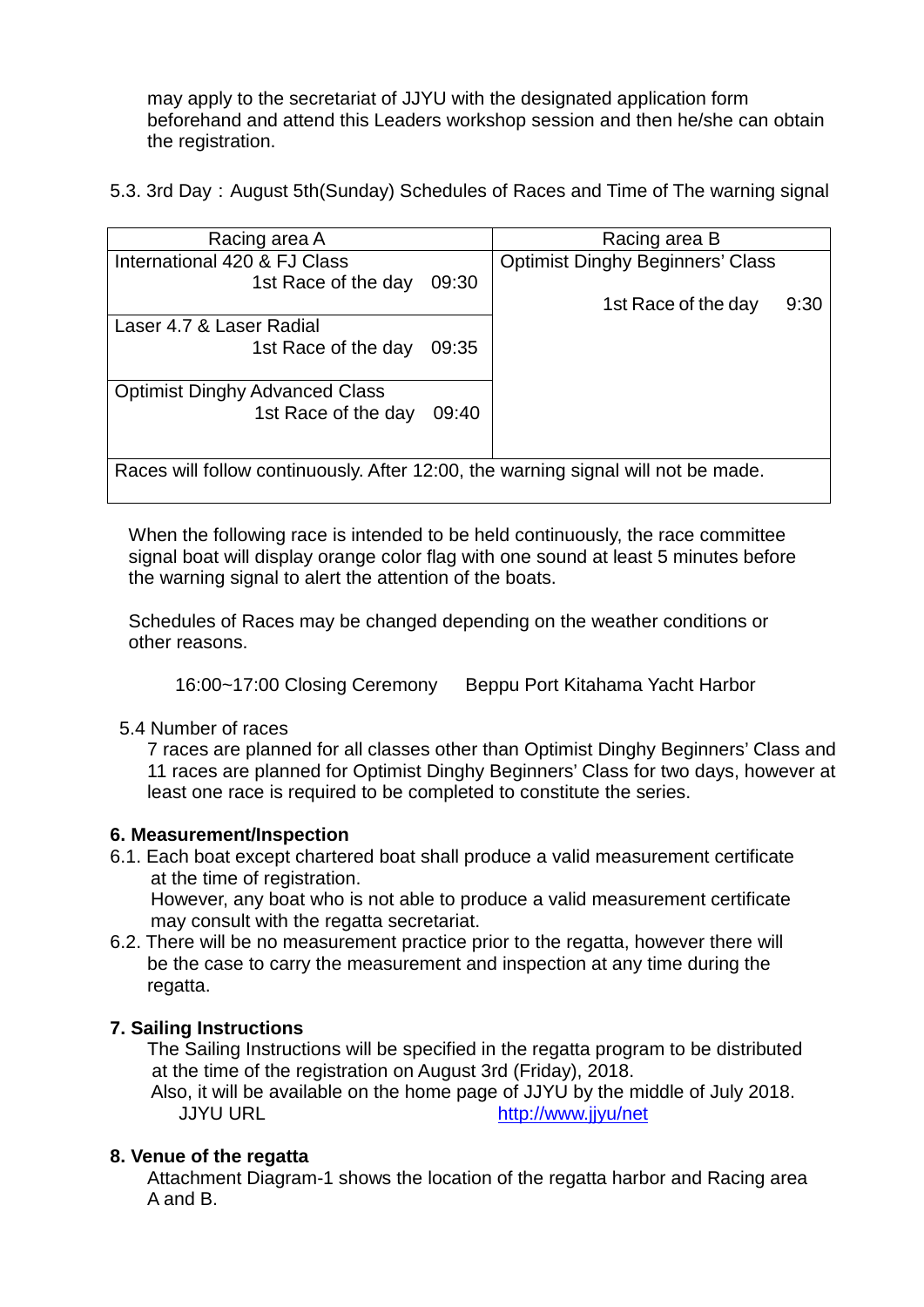Racing area A: all classes other than Optimist Dinghy Beginners' Class

Racing area B: Optimist Dinghy Beginners' Class'

## **9. Courses**

Triangle courses for Racing area A and windward/leeward courses for Racing area B are planned and the details will be instructed in the Sailing Instructions.

## **10. Penalty System**

- 10.1. Appendix P will apply for breaching RRS 42.
- 10.2. Appendix P2.3 will not apply and Appendix P2.2 will be changed as a second time and subsequent penalties instead.

# **11. Scoring**

11.1. In all classes other than Optimist Dinghy Beginners' Class, each boat's series score shall be the total of her race scores excluding her worst score if more than 6 races are completed.

 If less than 6 races are completed, each boat's series score shall be the total of her all scores completed. This changes Appendix A2.

11.2. In Optimist Dinghy Beginners' Class, each boat's series score shall be the total of her all scores completed in case less than 5 races are competed and in case 5 to 9 races are completed, each boat's series score shall be the total of her scores excluding her worst score and further in case more than 10 races are completed, each boat's series score shall be the total of her scores excluding her two scores from the worst score. This changes Appendix A2.

- 11.3. The Individual Competition of Race in each class
	- ① International Friendship Individual Competition of Race in each class Each boat's rank will be determined in accordance with the total sequence result including the sailors of the foreign club teams and Japanese club teams of the same class.
	- ②Japanese Individual Competition of Race The rank of Japanese Individual Competition will be determined based on Japanese sailor's rank of the above ① total sequence result.
- 11.4. The Team Race rank will be determined as follows, based on the total Sequence result of the individual sailor of each team or club of the above11.2①**.**
	- ① Each club team's series score will be the total of the best three boats' rank of all classes where, more than two clubs participated and more than six boats participated.
	- ②In case the number of boat participating this regatta is exceeding three boats, minus 1 point per one boat will be added, but up to minus 5 points. In case the number of boat is less than three boats, last rank point of the class of the largest number of boats participated will be added in proportion to the number of the shortage.
	- ③In case the place of the club activity is more than 500km far from the regatta place, minus 2 points per club will be added.

However, such club who participate the regatta with the chartered boats will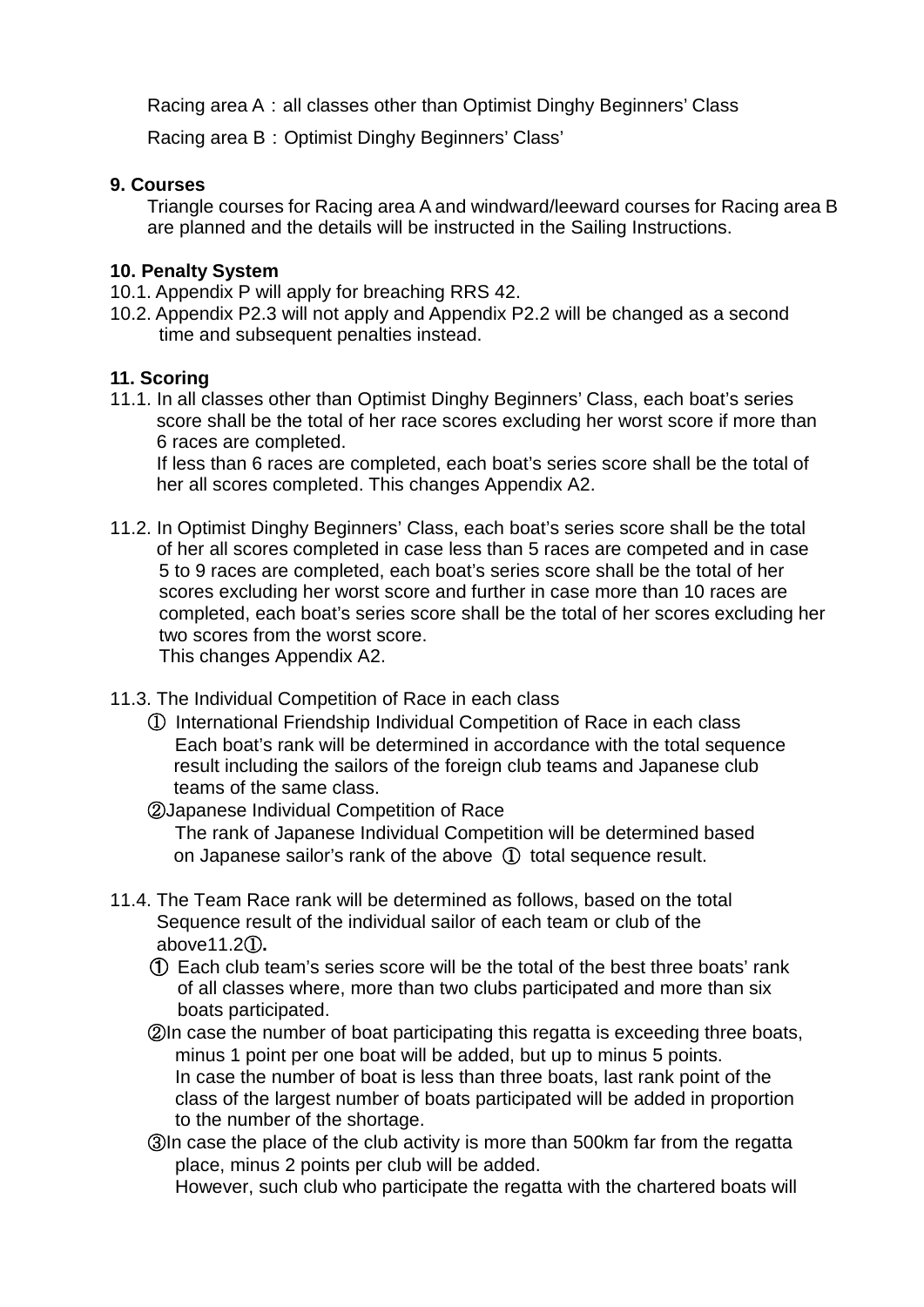be added only minus 1 point.

The distance is determined by the shortest railway distance between the JR station nearest to the government office of the prefecture where the place of the club activity is located and JR Beppu station

④The rank of the club team will be determined by the low point scoring system.

- ⑤In case of the tie score, the club team of the more number of boats participated will be ranked higher. Even if it is still tie score, the club team which participated in more number of classes will be ranked higher. Thereafter the club team which has the higher rank boat among three boats will be ranked higher and then the club team which has the higher rank of the class where the largest number of boats participated will be ranked higher.
- ⑥The rank of International Club Team Race will be determined among Japanese Club Teams and Foreign Club Teams in accordance with the calculation based on only above 11.3  $(1)$ ,  $(4)$  and  $(5)$ . Foreign Club Teams participate with limited numbers of boats and very far

 away from abroad with chartered boats and therefore above 11.2 ② and ③ will not apply for both Japanese Club Teams and Foreign Club Teams in the calculation of the rank points.

 ⑦The rank of Japanese Club Team Race will be determined among Japanese Club Teams in accordance with the calculation based on above 11.3  $(D\sim 6)$ .

# **12. Prizes**

Prizes will be given as follows:

- 12.1 JJYU Special Prizes
	- ①Mr. Kichitaro Ozawa Special Prize

 JJYU will commend the sailor, the leader of the club or junior yacht club who will be most appreciated as the one with full seamanship.

 ②Extra Special Prize from JJYU for Japanese Club Team Race Winners JJYU will arrange to send each one junior sailor selected among each 1st, 2nd and 3rd Rank Japanese Club Team for the sailing training abroad and will bear a part of their transportation expense.

 The clubs of Japanese Club Team Race Winners are requested to take into the consideration the item No.15(1)②of the regatta summary when they select the sailor among their club for the sailing training abroad.

※These Special Prizes will be given only to the sailors of the registered clubs of JJYU and the registered clubs of JJYU.

# 12.2. Special Prizes

The following Special Prizes will be given to the 1st Rank of Japanese sailor of each class.

①1st Rank sailor of Optimist Dinghy Advanced Class

- ・The Trophy and The Award from the Minister of Education, Culture, Sports, Science and Technology
- ・The Trophy of Mr. Sumio Okumura(The late Senior Managing Director of JJYU)

②1st Rank sailor of Optimist Dinghy Beginners' Class

・The Trophy and The Award from the Minister of Land, Infrastructure, Transport and Tourism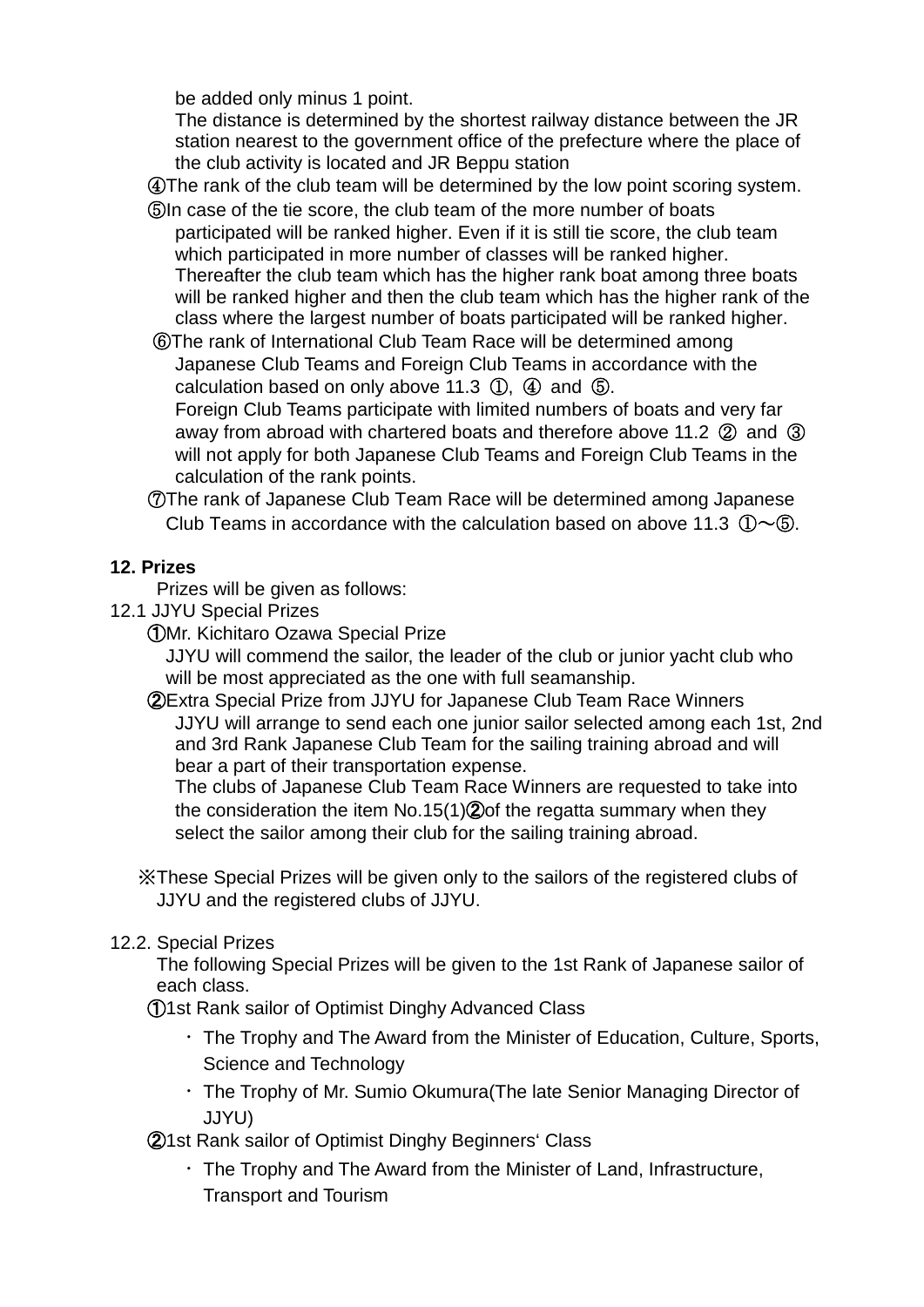・The Trophy of Mr. Kichitaro Ozawa(The late President and the Founder of JJYU)

③1st Rank sailor of Laser 4.7

- ・The Trophy and The Award from The Governor of the Oita Prefecture **Government**
- ④1st Rank sailor of Laser Radial
- $\cdot$  The Trophy and The Award from President of Oita Sailing Federation( $\mathbb{X}$ ) ⑤1st Rank sailor of International 420 Class
	- $\cdot$  The Trophy and The Award from The Mayor of Beppu City( $\mathbb{X}$ )
- ⑥1st Rank sailor of FJ Class
	- ・The Trophy and The Award from President of Oita Sailing Federation(※)

 ※These Special Prizes will be given only to the sailors of the registered clubs of JJYU.

12.3. JJYU Prize for Individual sailor

- ① The Medal of Gold, Silver and Bronze will be given to 1st , 2nd and 3rd Rank sailors of each class.
- ② The Award from President of JJYU will be given to the following high ranking sailors of each class.

| • Optimist Dinghy Beginners' Class | from 1st to 8th Rank |
|------------------------------------|----------------------|
| • Optimist Dinghy Advanced Class   | from 1st to 6th Rank |
| $\cdot$ Laser 4.7                  | from 1st to 3rd Rank |
| ∴ Laser Radial                     | from 1st to 3rd Rank |
| · International 420 Class          | from 1st to 3rd Rank |
| · FJ Class                         | from 1st to 3rd Rnak |

 ※ In case that the number of the boats participated in the same class is less than 6, The Award will be only to 1st ,2nd and 3rd Rank sailors of each class.

③The International Friendship Prize for The Individual Race.

- ・The Medal of Gold, Silver and Bronze and also The Award from President of JJYU will be given to 1st , 2nd, and 3rd Rank sailors of the class where the sailors of the foreign teams and Japanese sailors compete together.
- $\cdot$  The Special Trophy (  $\frac{1}{2}$  ) and The Award from President of JJYU will be given to 1st Rank sailors of Optimist Dinghy Advanced Class and Laser 4.7 among the sailors of Foreign Club Teams.

12.4. The Team Race Prize.

① The Team Race Prize for Japanese Club Team Race

- ・The Trophy and The Award from President of JJYU will be given to 1st Rank Japanese Club Team.
- ・The Shield and The Award from President of JJYU will be given to 2nd and 3rd Rank Japanese Club Teams respectively.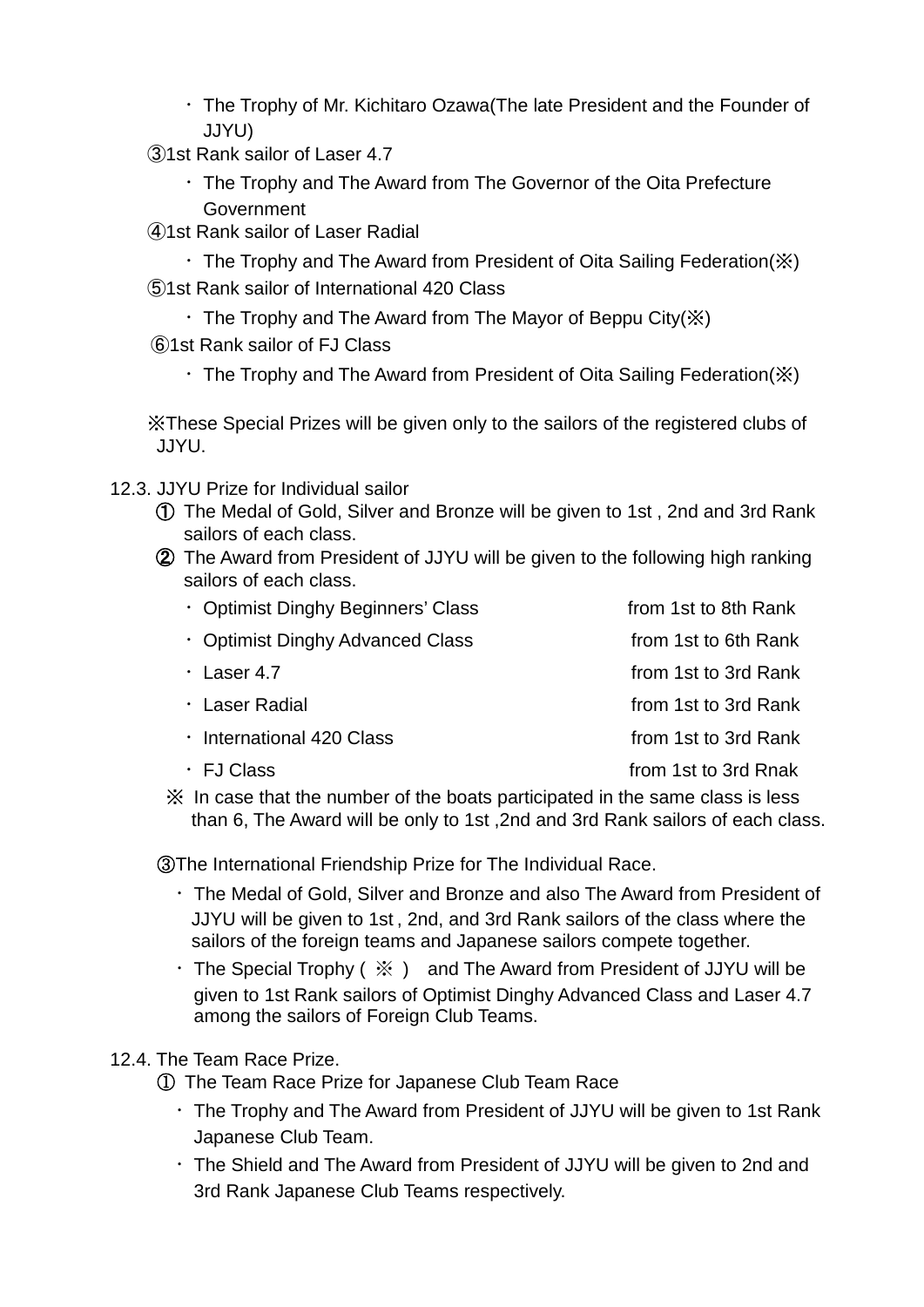※These Team Race Prizes will be given only to the registered clubs of JJYU.

② The Team Race Prize for International Friendship Team Race

- The Special Trophy ( $\frac{1}{2}$ ) and The Award from President of JJYU will be given to 1st Rank Foreign Club Team among Foreign Club Teams.
- ・The Award from President of JJYU will be given to 2nd and 3rd Rank Foreign Club Teams.
- 12.5 The above Trophies except with the mark (  $\frac{1}{2}$  ) should be returned at the next year regatta and the replicas will be given in return.

# **13. Support boat**

 Any club wishes to bring in the support boat for the regatta shall apply, writing the necessary matters on the item No.5 of the designated application form for the entry.

<Conditions for the permission of the support boat>

- (1) The support boat is required to have the effective official certificate of boat inspection and to be insured with the appropriate Insurance.
- (2) The support boat shall hoist the pink color flag which will be lent from the regatta secretariat and the club shall prepare the suitable pole to hoist the flag.
- (3) The support boat shall be brought up ashore after the races every day.

# **14. Disclaimer of Liability**

- 14.1. Competitors participate in the regatta entirely at their own risk (See RRS 4 Decision to Race), Organizing Authorities and/or any person involved in this organization of the regatta will accept no liability whatsoever for any material damage and/or personal injury and/or death sustained in conjunction with, prior to, during or after the regatta.
- 14.2. Competitors participate in the regatta entirely at their own risk. However, the representative person of each club shall confirm the decision of the junior sailors in the club and grasp the intention of each junior sailor in the club.

# **15. Regatta secretariat**

Secretary General: Eiji Shionozaki E-mail address : [e-shio@ozzio.jp](mailto:e-shio@ozzio.jp) Phone & Facsimile : +81(Japan)-45-944-3522 Cellular phone : +81(Japan)-90-2734-8611

International Friendship Secretary:

| $\cdot$ h.sato@st-tech.jp |
|---------------------------|
| :+81(Japan)-3-3390-9156   |
| :+81(Japan)-90-3205-1172  |
|                           |